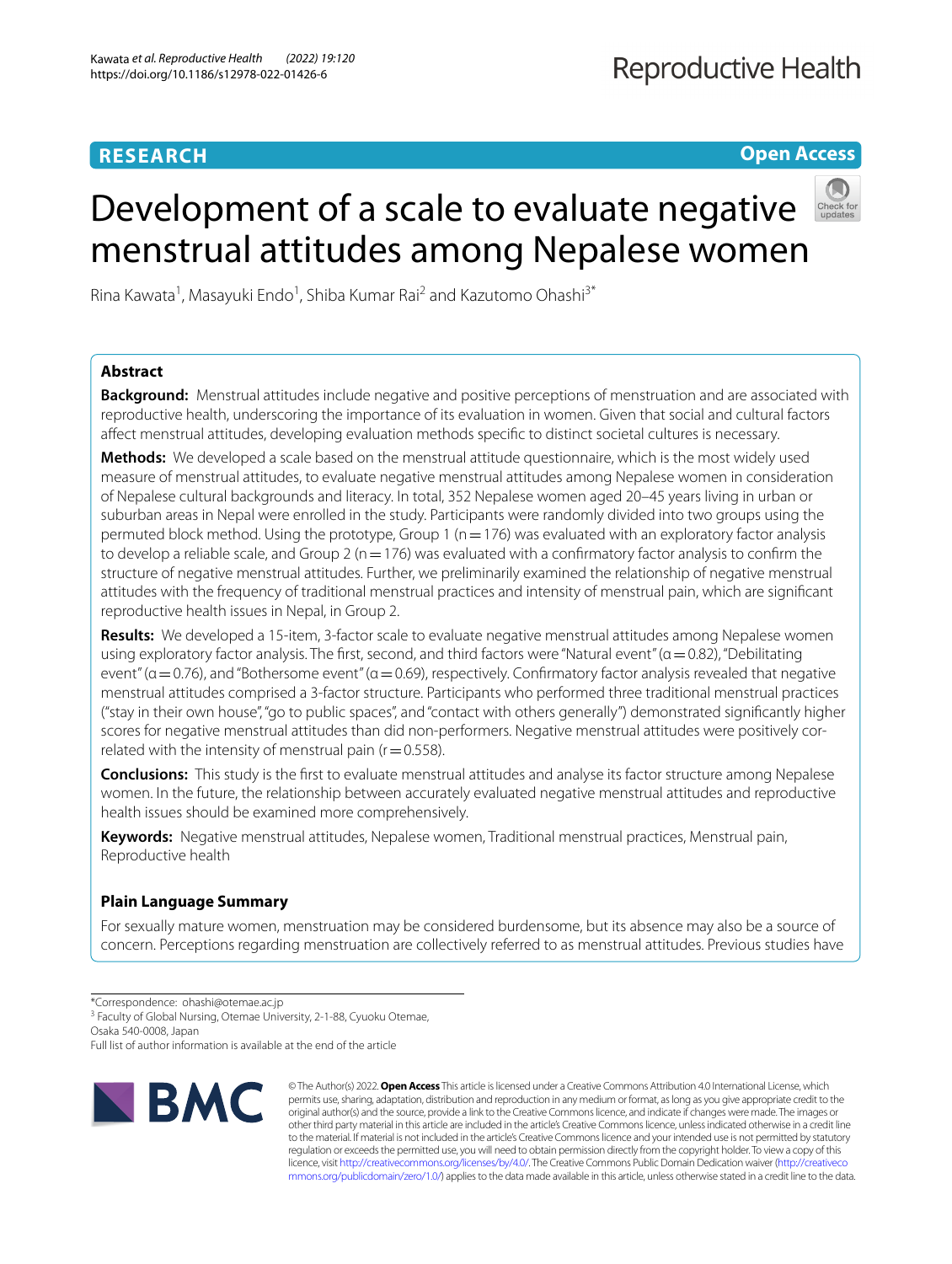reported that negative menstrual attitudes are associated with various reproductive health issues in women and vary according to social and cultural backgrounds. To adequately evaluate negative menstrual attitudes among Nepalese women (20–45 years old), we developed a 15-item scale that considers their cultural background and literacy. We observed that attitudes toward menstruation among Nepalese women consisted of three emotions: one positive emotion, including "menstruation is a natural phenomenon", and two negative emotions, including "menstruation is debilitating" and "menstruation is bothersome". In several developing countries, menstruating women are considered unclean, and various restrictions are imposed on women during menstruation (traditional menstrual practices). Nepalese women with strong negative menstrual attitudes, as assessed by our scale, engaged in several traditional menstrual practices with higher frequency. We also observed that women with more negative menstrual attitudes presented with more severe menstrual pain. Our scale was developed to be compatible with the values and literacy of Nepalese women and was easy to answer. We believe that reducing negative emotions toward menstruation will contribute to reducing the frequency of traditional menstrual practices and menstrual pain, thereby facilitating school attendance and entry into the workforce among women in Nepal.

## **Background**

Although menstruation is a natural physiological phenomenon, menstruating women are considered religiously and socially "unclean" in several cultures, leading to limitations in activities of daily living [[1\]](#page-9-0). Such cultural and social attitudes toward menstruation adversely afect women's attitudes and beliefs toward menstruation as well [[2\]](#page-9-1). Menstrual attitudes include both negative (menstruation is debilitating, bothersome, and stressful) and positive (menstruation is a natural event) attitudes [\[3](#page-9-2)]. Negative menstrual attitudes have been associated with the severity of menstruation-related symptoms, including premenstrual symptoms and menstrual pain, [[4,](#page-9-3) [5\]](#page-9-4). Conversely, positive menstrual attitudes have been associated with scientifcally evidenced menstrual coping strategies [[6\]](#page-9-5). Therefore, evaluating menstrual attitudes across different cultures is key to ensure that women of reproductive age lead healthy lives both physically and mentally during menstruation.

Brooks-Gunn and Ruble developed the Menstrual Attitudes Questionnaire (MAQ) to evaluate menstrual attitudes [[3](#page-9-2)], which has been translated into several languages and is used in several countries, including India [[7\]](#page-9-6), Jordan [\[6\]](#page-9-5), Taiwan [[8\]](#page-9-7), Japan [\[9](#page-9-8)], Turkey [[2\]](#page-9-1), Germany [[10\]](#page-9-9), and Greece [[11\]](#page-9-10). Although other assessment methods, such as questions about menstruation developed by the World Health Organization [[1\]](#page-9-0), the Adolescent Menstrual Attitude Questionnaire (AMAQ) for pre- and post-menstrual early adolescents [\[12](#page-9-11)], and questions about images of negative menstruation  $[13]$  $[13]$ , have been reported, the MAQ remains the most widely used international standard measure for comparing menstrual attitudes among nations due to its validity and reliability [\[7](#page-9-6)]. However, as menstrual attitudes difer between cultures [[5\]](#page-9-4), it is essential to use a scale that reflects the cultural background of the relevant society when evaluating menstrual attitudes.

Particularly, the behaviour of Nepalese women during menstruation is restricted both religiously and socially. Traditional menstrual practices, which impede access to sanitary water [\[14](#page-9-13)] and lack hygienic menstrual coping strategies, contribute to an increase in health issues, including dysmenorrhoea [\[15](#page-9-14)] and urinary tract infections [[16\]](#page-9-15). In addition, 71.5% of Nepalese adolescent girls complained of menstrual pain, which has been associated with absenteeism from school, thereby becoming a social problem [\[17](#page-9-16)]. Crawford et al. reported that such traditional menstrual practices cause negative menstrual attitudes, such as fear, stress, inconvenience, and embarrassment, among Nepalese women from menarche [[18\]](#page-9-17). However, only a part of the MAQ has been used to assess menstrual attitudes, resulting in an insufficient examination.

Accordingly, there is an urgent need to address reproductive health issues and develop interventions to improve menstrual attitudes among Nepalese women. Therefore, this study aimed to develop a scale to evaluate the menstrual attitudes of Nepalese women and analyse the structure of their menstrual attitudes. To examine the usefulness of the scale, we preliminarily examined the relationship of scale scores with the frequency of traditional menstruation practices and severity of menstrual pain, which are reported to afect menstrual attitudes.

## **Methods**

## **Scale development**

Researchers of Osaka University frst translated the 35-item MAQ with a 5-factor structure developed by Brooks-Gunn to Japanese (1st edition protocol). The frst author and two Nepalese research collaborators, who lived in Japan and understood Japanese well, then examined whether the questions of the 1st edition protocol could be applied to menstrual attitudes in Nepal and created the 2nd edition protocol in Japanese, consisting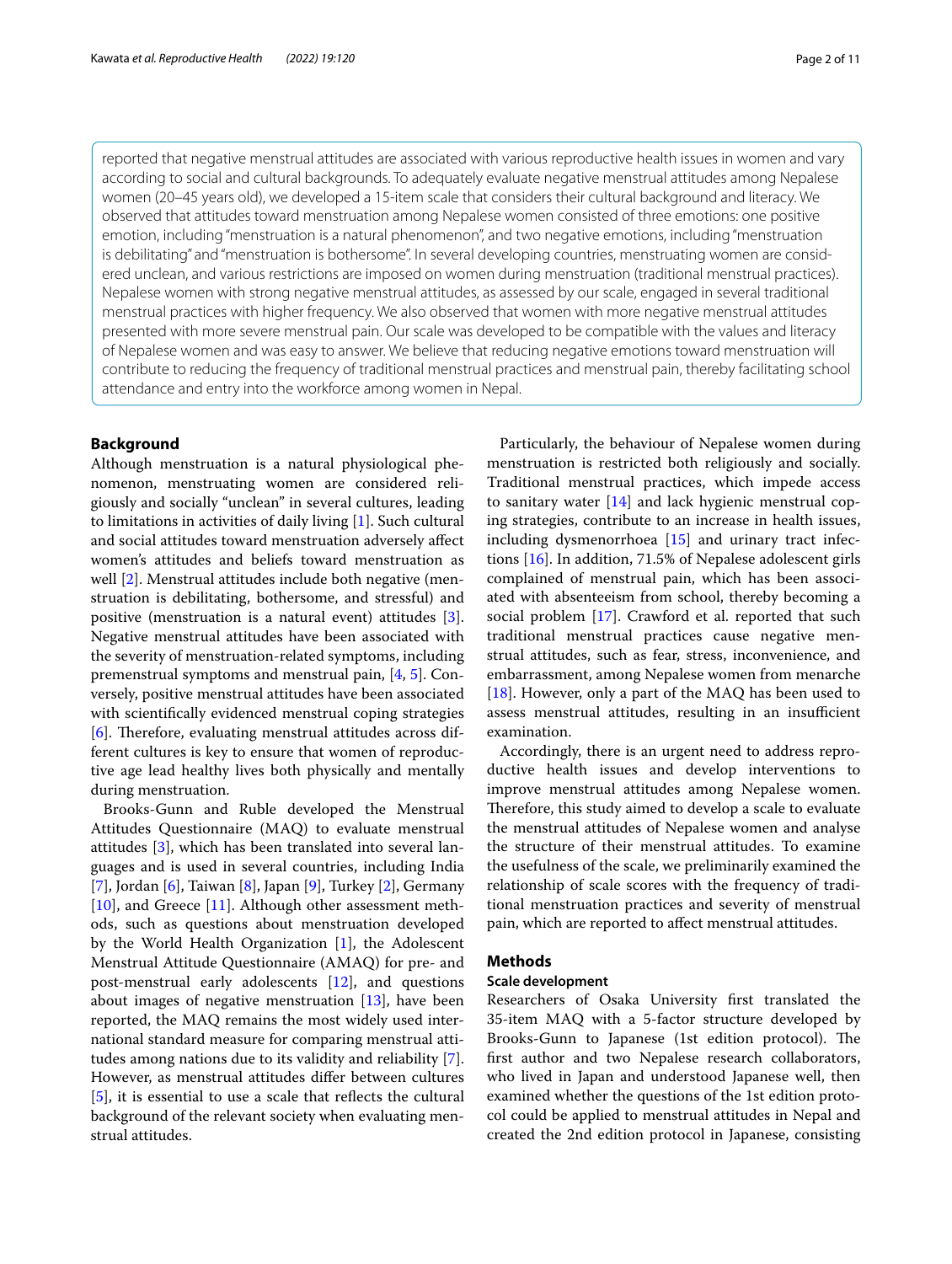of a 20-item questionnaire with a 3-factor structure. In addition, we removed items from the 2nd edition protocol that may have been difficult for Nepalese women to understand and unifed the expressions of the subjects and predicates. Afterwards, the contents were reviewed in consideration of the Nepalese culture, and an easier expression was implemented due to low literacy among Nepalese women. Subsequently, we created the 3rd edition protocol in Japanese, in which the response format was changed from a 7-point scale on the MAQ to a 5-point scale that comprised 17 questions, allowing Nepalese women to easily answer the questionnaire. Finally, the 3rd edition protocol was translated from Japanese to Nepali by the frst author and two Nepalese collaborators (3rd edition protocol in Nepalese). To examine the comprehensibility of the 3rd edition protocol, the frst preliminary survey was conducted on 108 Nepalese women living in Japan, and a second preliminary survey was conducted on eight Nepalese women living in Nepal. In this preliminary survey, the researchers and participants exchanged opinions on the perspective of cultural values and literacy in Nepalese women and carefully examined the contents of the question items for the creation of the 4th edition protocol in Nepalese. The 4th edition protocol comprised three subscales (debilitating event, bothersome event, and natural event) and 17 items as shown in Table [1](#page-2-0). The debilitating event consists of seven items that deem menstruation primarily physically debilitating. Women feel more tired, unhealthier, greater changes in physical condition, and more behavior restriction than usual during menstruation. The bothersome event consists of fve items that deem menstruation primarily psychologically bothersome. Women believe that menstruation is something to endure, a disadvantage for women, and a sign of non-pregnancy. The natural event consists of fve items that deem menstruation primarily a physically and psychologically natural event. Women believe that menstruation is a sign of good health and womanhood. Scores for the natural event were treated as inverted items, such that the total score indicated negative menstrual attitudes. Responses were scored using a 5-point Likert scale  $(1=$ strongly disagree,  $2=$ disagree,  $3$  = neutral,  $4$  = agree, and  $5$  = strongly agree).

## **Procedure**

This cross-sectional study was conducted between August 2018 and December 2018. We recruited 355 Nepalese women aged 20–45 years living in Pokhara of the Kaski District (metropolitan area) and Damauli of the Tanahu District (municipal area) [[19\]](#page-9-18). Pokhara is the

<span id="page-2-0"></span>**Table 1** Subcategories and items of the 4th edition protocol and its item analysis (n=176, Group 1)

| <b>Items</b>                                                                                                              | M(SD)    | Floor     | Celling |
|---------------------------------------------------------------------------------------------------------------------------|----------|-----------|---------|
|                                                                                                                           |          | $M + 1SD$ | $M-1SD$ |
| Subcategory 1 debilitating event (7 items)                                                                                |          |           |         |
| 1. I think more tired than usual during menstruation                                                                      | 3.1(1.2) | 1.9       | 4.3     |
| 2. I think I expect extra consideration from people around me during menstruation                                         | 3.4(1.2) | 2.3       | 4.6     |
| 3. I feel that changes in physical condition during menstruation are greater than changes in<br>normal physical condition | 3.3(1.1) | 2.2       | 4.4     |
| 4. I think unhealthier than usual during menstruation                                                                     | 3.1(1.1) | 2.0       | 4.2     |
| 5. I think I can't do as usual behaviors during menstruation                                                              | 2.6(1.1) | 1.5       | 3.8     |
| 6. I think it is better to avoid certain behaviors during menstruation                                                    | 2.9(1.2) | 1.8       | 4.2     |
| 7. I easy not to feel well than usual before menstruation                                                                 | 2.7(1.1) | 1.6       | 3.8     |
| Subcategory 2 Bothersome event (5 items)                                                                                  |          |           |         |
| 8. I think menstruation is something I just have to put up with                                                           | 3.8(0.9) | 3.0       | 4.7     |
| 9. I can't feel good during menstruation                                                                                  | 2.8(1.2) | 1.7       | 4.1     |
| 10. I think men have advantage in not having menstruation                                                                 | 3.4(1.2) | 2.3       | 4.7     |
| 11. I think I hope it will be possible to get a short menstrual period                                                    | 3.1(1.3) | 1.8       | 4.4     |
| 12. I think the only thing menstruation is good for is to let me know I'm not pregnant                                    | 3.7(1.0) | 2.7       | 4.6     |
| Subcategory 3 natural event (5 items, reversed item)                                                                      |          |           |         |
| 13. I think menstruation is realized womanhood                                                                            | 2.0(0.8) | 1.3       | 2.7     |
| 14. I think I am more strongly aware of my health condition than usual by menstruation                                    | 2.1(0.9) | 1.2       | 2.8     |
| 15. I think menstruation is a way to inform me of my health condition                                                     | 1.9(0.7) | 1.3       | 2.5     |
| 16. I think menstruation is phenomenon which keep all of life                                                             | 2.1(0.9) | 1.3       | 2.9     |
| 17. I think menstruation is a sign of good health                                                                         | 1.8(0.7) | 1.3       | 2.4     |

*M* mean, *SD* standard deviation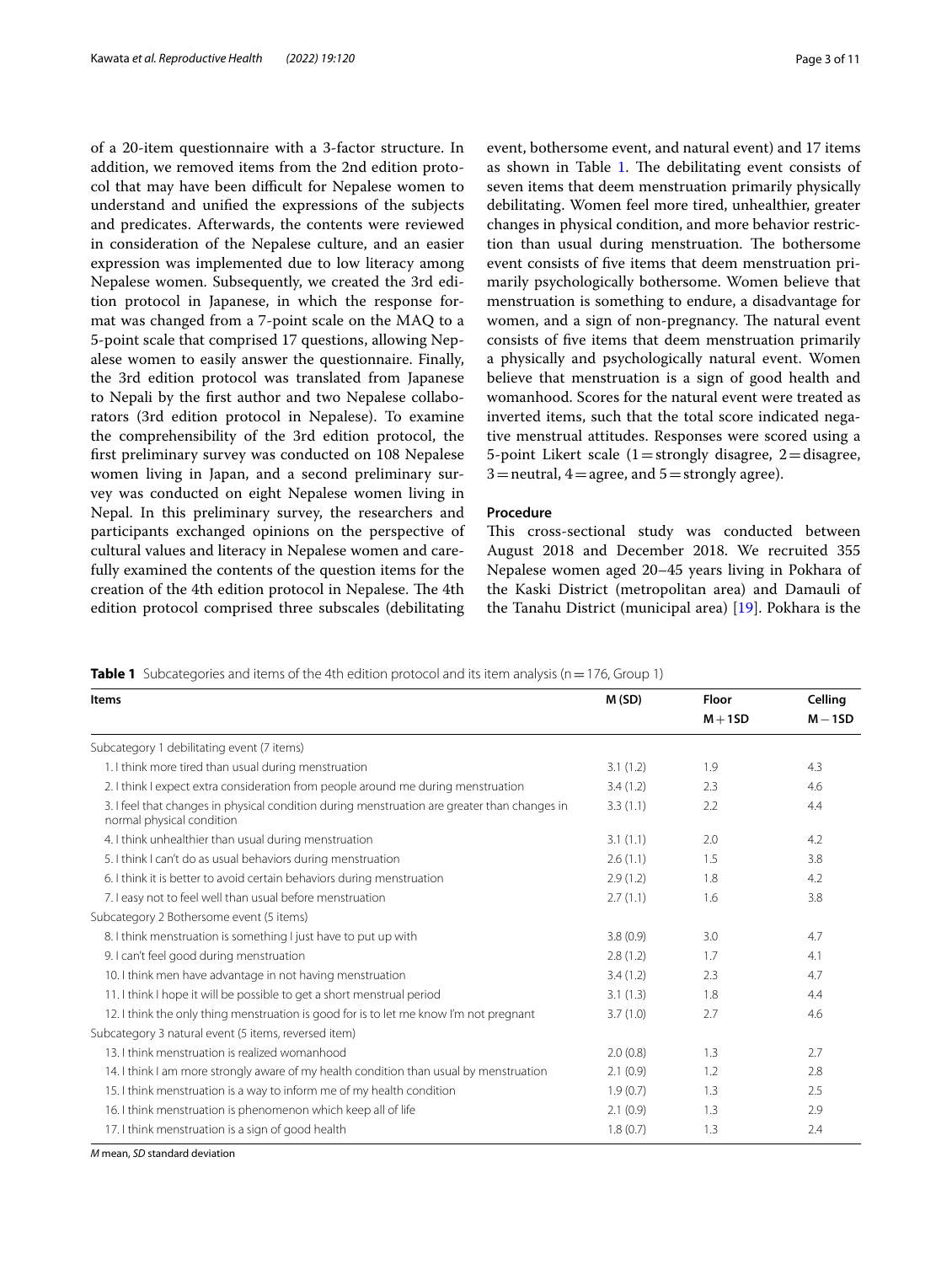second largest city in Nepal located 200 km west of the capital, Kathmandu, and has a total population of 402,995 [[20\]](#page-9-19). Meanwhile, Damauli (Vyas) is in a municipal area adjacent to the eastern part of the Kaski District and has a total population of 70,335 [\[20\]](#page-9-19).

A research collaborator requested Nepalese women to participate in the research. To recruit Nepalese participants, two Nepalese coordinators of the Japan International Cooperation Agency (JICA) helped with the study. We collected the participants via snowball sampling, and recruitment was done in community meetings, such as the Lions club in Pokhara and mother-group meetings in Damauli. We also used fyers and posters that include the contact addresses and telephone numbers of the research collaborators whom volunteers could contact.

Following recruitment, the participants gathered individually at a meeting place in their respective residential area. All participants received a face-to-face explanation regarding the purposes and methods of the study before providing their written consent. Questionnaires were then distributed to women who consented to participate in the study. The research collaborator read out the questionnaire, and the participants flled in their responses. When participants could not sufficiently understand the contents of the questionnaire, the research collaborator provided an additional explanation. For illiterate participants, the research collaborator wrote the responses on their behalf. To reduce response bias, the research collaborators and researchers discussed the assistance method in advance and tried to respect the participants' will. After the participants had completed the questionnaire, the research collaborator placed the collection box and left the survey site, and the participants posted their questionnaires in the collection box. The research collaborator collected the questionnaires from the collection box afterwards. We considered the recovery of the questionnaire as consent to participate in the research.

## **Questionnaire**

The questionnaire consisted of  $(1)$  demographic characteristics (age, religion, educational level, castes, and number of children), (2) negative menstrual attitudes (4th edition protocol), (3) frequency of traditional menstrual practices, and (4) intensity of menstrual pain.

Based on the previous studies of traditional menstrual practices in Nepal [[14,](#page-9-13) [18,](#page-9-17) [21,](#page-9-20) [22\]](#page-9-21), we extracted two categories of restrictions that negatively afected women's emotions. The first category was living place restrictions, defned as not staying in their own house, not going to public spaces, not staying in others' houses, or not using a bedroom or kitchen. The second category was restrictions on contact with others, defned as no general contact with others, no contact with the male family, or not attending to the male family. Moreover, we examined the restrictions on religious behaviours, which were reported to be less strongly associated with negative emotions. Restrictions on religious behaviours were defned as not going to temples, not joining religious events, or not attending a wedding ceremony. Participants were questioned about the frequency of 11 menstrual traditional practices, including fve items of living place restrictions, three items of restrictions on contact with others, and three items of restrictions on religious behaviours. Responses regarding frequency were scored on a 5-point scale  $(1=$  never,  $2=$  rarely,  $3=$  sometimes,  $4=$  often, and  $5=$ always). A higher score indicated a higher frequency of traditional menstrual practices. Responses on the intensity of menstrual pain were similarly scored on a 5-point scale  $(1=none, 2=mid, 3=moderate,$  $4$  = severe, and  $5$  = very severe).

## **Analysis**

Of the 355 participants, only 352 complete responses were included in the analysis. An exploratory factor analysis with generalised least squares and promax rotation was frst performed to develop a menstrual attitude scale based on the 4th edition protocol. The sample size was determined to be 170, which was 10 times the number of question items (17 items) in the 4th edition protocol, following the 10 times rule sample size  $[23]$  $[23]$ . We then randomly divided the 352 participants into two groups using the permuted block method, which was a replacement block method with a block size of 2 (Table [2\)](#page-4-0). First, we divided the 252 participants in the Pokhara group and 100 participants in the Damauli group in numerical order. A was defned as the Group 1 and B as the Group 2. Specifcally, half of the random numbers in each group were generated and assigned to each group in numerical order, with AB above 0.5 and BA below 0.5. The group assigned to A was Group 1, and the group assigned to B was Group 2. In total, data from 176 participants in Group 1 were used in exploratory factor analysis. Floor and ceiling efects were also confrmed using the scores from the 4th edition protocol in Group 1  $(n=176)$ (Table [1\)](#page-2-0). After promax rotation, we selected the items with factor loadings  $> 0.35$ ,  $> 0.40$ , or 0.45, and the number of factors was determined using a scree plot. Furthermore, reliability was examined using Cronbach's α.

To examine the factorial structure of negative menstrual attitudes among Nepalese women, a confrmatory factor analysis was conducted using the scores in Group 2 (n = 176). In the confirmatory factor analysis, "Q17, 16, 15, 14, and 13" were assumed to be strongly infuenced by the "natural event" factor; "Q5, 4, 9, 6, and 1" by the "debilitating event" factor; and "Q10, 2, 3, 8, and 11" by the "bothersome event" factor. We subsequently drew a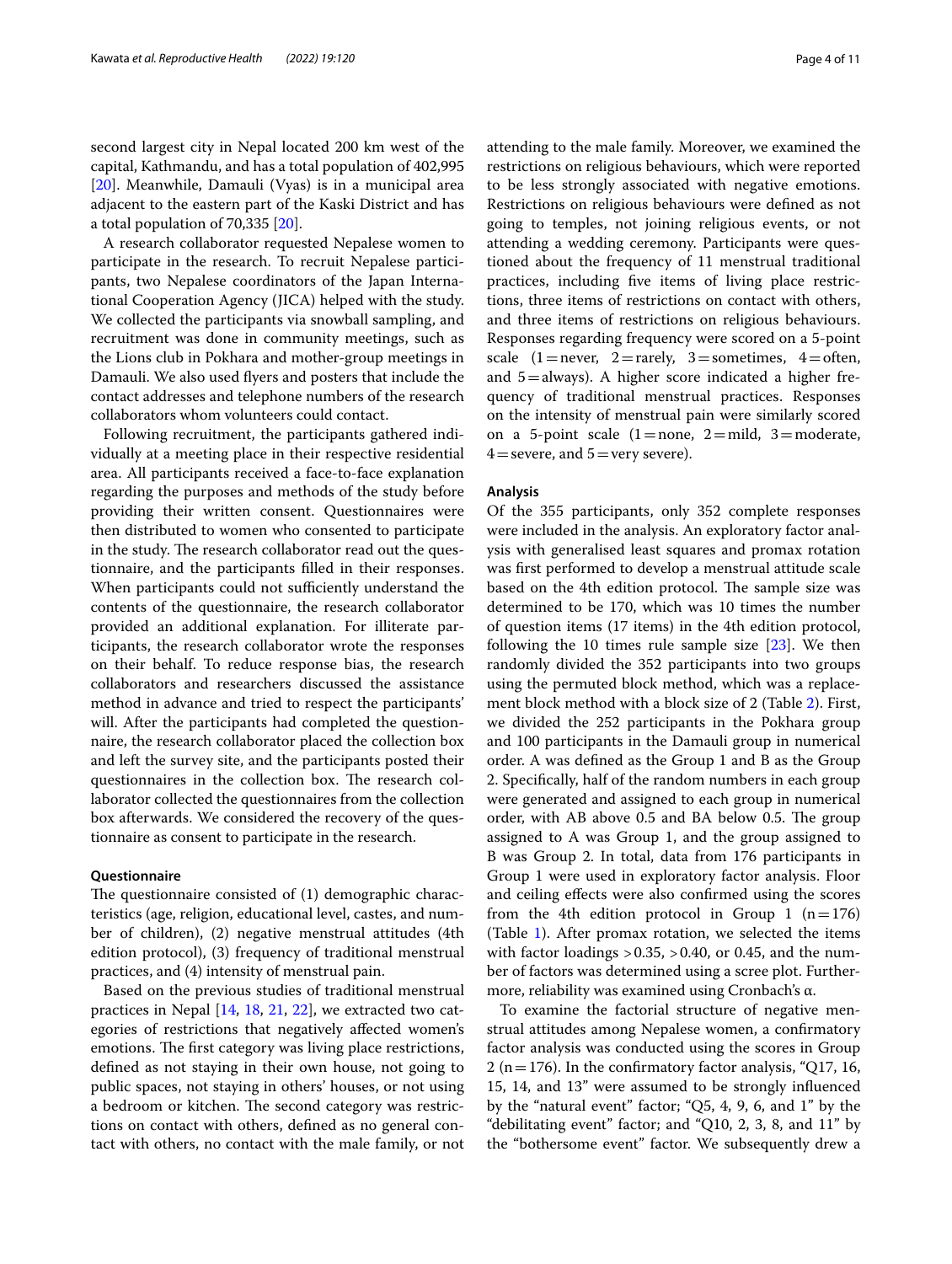|                                   | Group 1 ( $n = 176$ ) | Group 2 ( $n = 176$ ) | Total ( $n = 352$ ) |
|-----------------------------------|-----------------------|-----------------------|---------------------|
| Age (years)                       | $33.4 \pm 8.3$        | $32.8 \pm 8.0$        | $33.12 \pm 8.2$     |
| Residence n (%)                   |                       |                       |                     |
| Pokhara                           | 126 (71.6)            | 126 (71.6)            | 252 (71.6)          |
| Damauli                           | 50 (28.4)             | 50 (28.4)             | 100 (28.4)          |
| Religions n (%)                   |                       |                       |                     |
| Hindus                            | 161 (90.3)            | 160 (90.9)            | 321 (91.2)          |
| <b>Buddhist</b>                   | 11(6.3)               | 7(4.0)                | 18(5.1)             |
| Muslim                            | 0(0.0)                | 1(0.6)                | 1(0.3)              |
| Christian                         | 2(1.1)                | 5(2.8)                | 7(2.0)              |
| Other                             | 2(1.1)                | 3(1.7)                | 5(1.4)              |
| Education level n (%)             |                       |                       |                     |
| Low                               | 89 (50.6)             | 90(51.1)              | 179 (50.8)          |
| Non-educated                      | 23(13.1)              | 20(11.4)              | 43 (12.2)           |
| Primary                           | 15(8.5)               | 21 (11.9)             | 36 (10.2)           |
| Secondary                         | 51 (29.0)             | 49 (27.8)             | 100 (28.4)          |
| High                              | 87 (49.4)             | 86 (48.9)             | 173 (49.2)          |
| High school                       | 36(20.5)              | 31 (17.6)             | 67 (19.0)           |
| Nursing school                    | 4(2.3)                | 1(0.6)                | 5(1.4)              |
| Vocational degree                 | 3(1.7)                | 4(2.3)                | 7(2.0)              |
| Bachelors                         | 35 (19.9)             | 33 (18.8)             | 68 (19.3)           |
| Masters                           | 9(5.1)                | 17(9.7)               | 26(7.4)             |
| Castes n (%)                      |                       |                       |                     |
| Brahmin and Chhetri               | 63 (35.8)             | 72 (40.9)             | 135 (38.4)          |
| Adibashi-Janajati                 | 100 (56.8)            | 88 (50.0)             | 188 (53.4)          |
| Dalit                             | 13(7.4)               | 16(9.1)               | 29(8.2)             |
| Intensity of menstrual pain n (%) |                       |                       |                     |
| None                              | 47 (26.7)             | 43 (24.4)             | 90 (25.6)           |
| Mild                              | 32 (18.2)             | 28 (15.9)             | 60 (17.0)           |
| Moderate                          | 39 (22.2)             | 42 (23.9)             | 81 (23.0)           |
| Severe                            | 40 (22.7)             | 37 (21.0)             | 77 (21.9)           |
| Very severe                       | 18 (10.2)             | 26 (14.8)             | 44 (12.5)           |

## <span id="page-4-0"></span>**Table 2** Background characteristics of women with complete responses

path diagram with two headed arrows pointing from the factor to each observed variable, assuming that the three factors were correlated. The estimates of these three factors were obtained by generalised least squares. The goodness-of-ft of the model was examined using the chi-square value (CMIN), Akaike's information criterion (AIC), goodness-of-ft index (GFI), adjusted GFI (AGFI), comparative ft index (CFI), and root mean square error of approximation (RMSEA).

In addition, we analysed the structure of negative menstrual attitudes among Nepalese women; however, the criterion validity may be insufficient due to the absence of a gold standard. Therefore, we preliminarily examined the relationship between negative menstrual attitudes evaluated using the 15-item scale and two parameters—traditional menstrual practices and menstrual pain—which are related to reproductive health. We also examined the relationship between negative menstrual attitudes and frequency of traditional menstruation practices, which result in reproductive health issues among Nepalese women. Answers regarding the frequency of traditional menstrual practices were divided into two groups: those in non-performers (answer 1) and those in performers (answers 2 to 5). Scores of the 15 items in the 4th edition of the protocol, which was abstracted in the exploratory factor analysis, were calculated to examine the score diferences between performers and nonperformers of each traditional menstrual practice. The scores were also compared between non-performers and performers in Group 2 using the Mann–Whitney U test, and the relationship between the total scores of the 15 items and intensity of menstrual pain was examined using Spearman's correlation coefficient. Statistical analysis was conducted using the SPSS ver. 27 and SPSS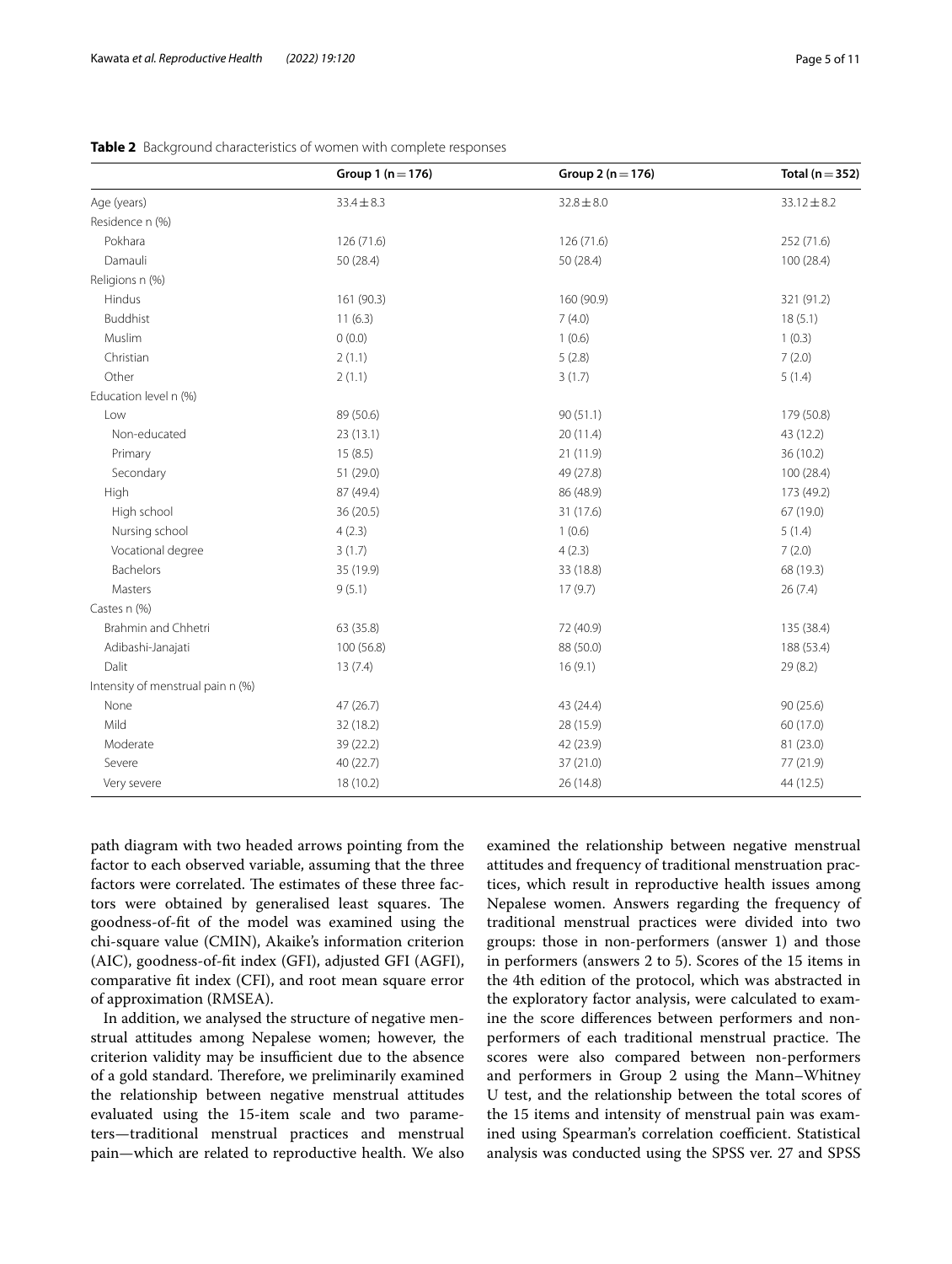AMOS ver. 27 (IBM, Tokyo, Japan) software, and statistical signifcance was set at 5%.

## **Results**

The background characteristics of Group 1 are pre-sented in the left column of Table [1.](#page-2-0) Table [2](#page-4-0) shows the means  $\pm$  standard deviation (SD) of the scores in the 4th edition protocol. There were no items in the 4th edition protocol with a floor or ceiling effect, when the ceiling effect was determined as exceeding 5 of the mean  $+1SD$ and the foor efect as less than 1 of the mean−1SD. Exploratory factor analysis with promax rotation was performed using 17 items (Table [3\)](#page-5-0). Factorability was confrmed using the Kaiser–Meyer–Olkin (KMO) measure of sampling adequacy (0.865) and Bartlett's test of sphericity ( $P < 0.001$ ). The scree plot indicated the following three factors, and the number of factors to be extracted was set to 3 using the Kaiser–Guttman criterion. Accordingly, we adopted 15 items with factor loadings >0.40. Based on the exploratory factor analysis, the scale of negative menstrual attitudes among Nepalese women consisted of three subcategories with 15 items. The first, second, and third subcategories were termed 'Natural event' ( $\alpha$  = 0.82), 'Debilitating event' ( $\alpha$  = 0.76), and 'Bothersome event'  $(\alpha = 0.69)$ , respectively. This

resulted in the development of a 15-item scale to assess negative menstrual attitudes among Nepalese women.

The background characteristics of Group 2, which were used in a confrmatory analysis, are presented in the right column of Table [2](#page-4-0). The value indices were CMIN/  $df = 174.529/87$  (P < 0.001), AIC = 240.529, GFI = 0.867,  $AGF = 0.817$ ,  $CFI = 0.526$ , and  $RMSEA = 0.076$  (95%)  $CI = 0.59-0.92$  (Fig. [1\)](#page-6-0). Negative menstrual attitudes exhibited a 3-factor structure. A strongly positive correlation was observed between 'Debilitating event' and 'Bothersome event'  $(r=0.91)$ , whereas weakly negative associations were noted between 'Natural event' and 'Debilitating event' (r=−0.38) and between 'Natural event' and 'Bothersome event'  $(r=-0.47)$ '.

We also examined the diference in scores on the 15-item scale between performers and non-performers of each traditional menstrual practice (Table [4\)](#page-7-0). For the three traditional menstrual practices—staying in their own house, going to public spaces, and general contact with others—scores on the 15-item scale were significantly higher in performers than in non-performers.

Table [5](#page-7-1) shows the correlations between total scores on the 15-item scale and intensity of menstrual pain, indicating a positive correlation ( $r=0.558$ ). Moderately positive correlations were observed for 'Debilitating event'  $(r=0.534)$  and 'Bothersome event'  $(r=0.515)$ , whereas a

<span id="page-5-0"></span>**Table 3** Exploratory factor analysis of the 4th edition protocol (n = 176, Group 1)

| Item                                                                                                                      |          | <b>Factor</b> |              |          |
|---------------------------------------------------------------------------------------------------------------------------|----------|---------------|--------------|----------|
|                                                                                                                           |          |               | $\mathbf{H}$ | Ш        |
| Factor 1 Natural event (5 items, reversed item) $\alpha$ = 0.82                                                           |          |               |              |          |
| 17. I think menstruation is a sign of good health                                                                         | 2.0(0.6) | 0.848         | 0.008        | $-0.058$ |
| 16. I think menstruation is phenomenon which keep all of life                                                             | 2.0(0.8) | 0.799         | $-0.029$     | $-0.137$ |
| 15. I think menstruation is a way to inform me of my health condition                                                     | 2.0(0.6) | 0.722         | 0.047        | $-0.055$ |
| 14. I think I am more strongly aware of my health condition than usual by menstruation                                    | 2.0(0.8) | 0.570         | $-0.017$     | $-0.370$ |
| 13. I think menstruation is realized womanhood                                                                            | 2.0(0.7) | 0.496         | 0.063        | $-0.179$ |
| Factor 2 Debilitating event (5 items) $\alpha$ = 0.76                                                                     |          |               |              |          |
| 5. I think I can't do as usual behaviors during menstruation                                                              | 2.0(1.2) | 0.188         | 0.756        | $-0.321$ |
| 4. I think unhealthier than usual during menstruation                                                                     | 3.0(1.1) | 0.033         | 0.709        | 0.216    |
| 9. I can't feel good during menstruation                                                                                  | 2.0(1.2) | $-0.219$      | 0.569        | 0.343    |
| 6. I think it is better to avoid certain behaviors during menstruation                                                    |          | $-0.014$      | 0.558        | 0.022    |
| 1. I think more tired than usual during menstruation                                                                      |          | $-0.033$      | 0.434        | 0.659    |
| Factor 3 Bothersome event (5 items) $\alpha = 0.69$                                                                       |          |               |              |          |
| 10. I think men have advantage in not having menstruation                                                                 | 3.0(1.3) | $-0.434$      | 0.077        | 0.520    |
| 2. I think I expect extra consideration from people around me during menstruation                                         | 4.0(1.1) | $-0.255$      | 0.415        | 0.449    |
| 3. I feel that changes in physical condition during menstruation are greater than changes in<br>normal physical condition | 4.0(1.1) | $-0.255$      | 0.415        | 0.449    |
| 8. I think menstruation is something I just have to put up with                                                           | 4.0(0.8) | $-0.195$      | $-0.089$     | 0.448    |
| 11. I think I hope it will be possible to get a short menstrual period                                                    | 4.0(1.2) | $-0.401$      | 0.348        | 0.406    |

Factor loadings greater than 0.40 are in bold; protocol 4th edition

*M* mean, *SD* standard deviation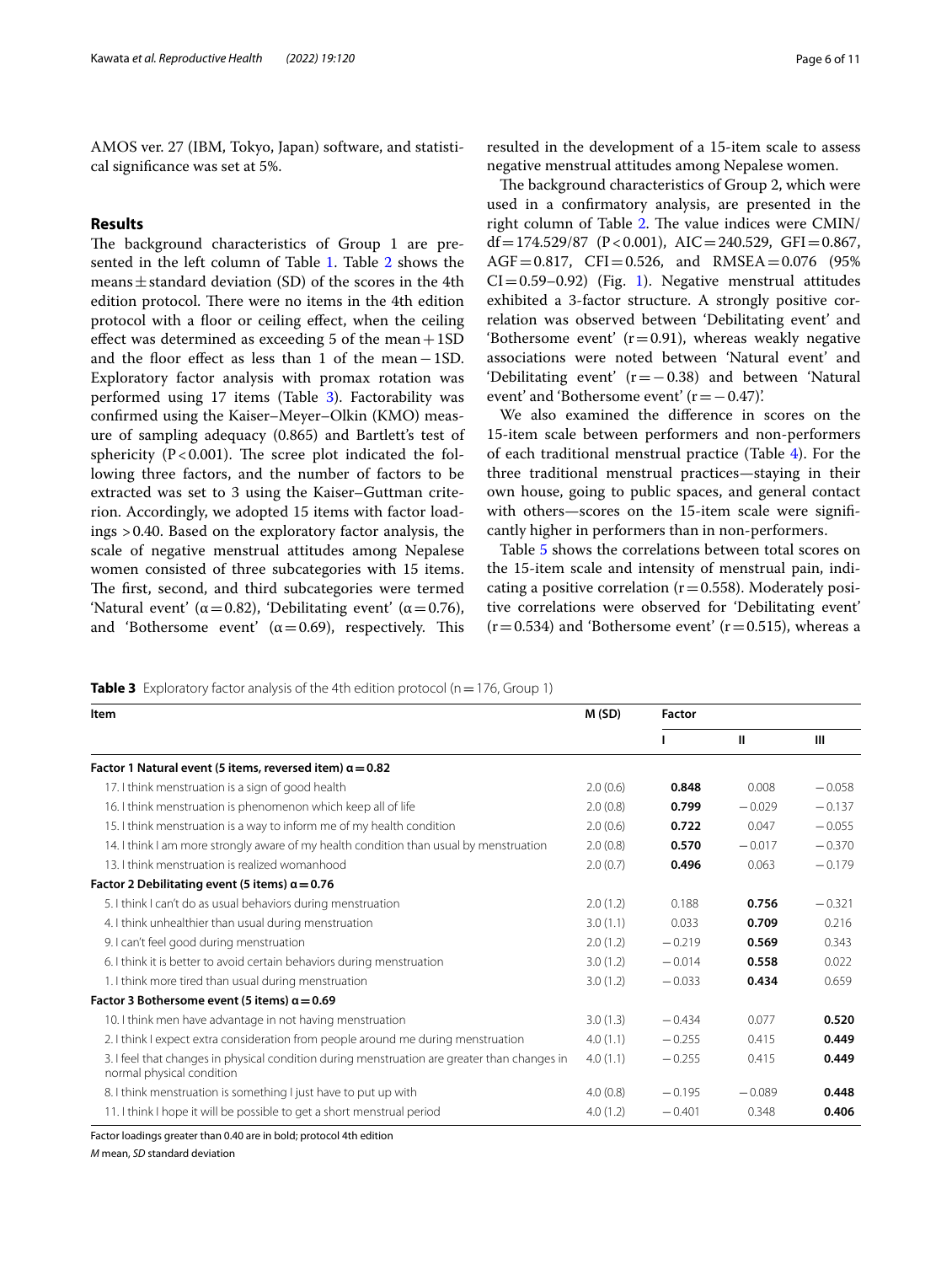

<span id="page-6-0"></span>weakly negative correlation was noted for 'Natural event'  $(r = -0.187)$ .

## **Discussion**

In this study, we developed a 15-item, 3-factor scale to evaluate negative menstrual attitudes among Nepalese women using exploratory factor analysis in consideration of their cultural and social background. The reliability and internal validity of this scale were adequate, but criterion reliability could not be examined due to the absence of a gold standard. Therefore, we preliminarily examined the relationship between negative menstrual attitudes evaluated using the 15-item scale and two parameters traditional menstrual practices and menstrual pain which are related to reproductive health.

The scale was deemed to accurately reflect the values of Nepalese women. For example, the item of 'I can't feel good during menstruation' changed from 'Bothersome event' in the 4th edition protocol to 'Debilitating event' in the 15-item scale. Bothersome events predominantly reflect mental perceptions, whereas debilitating events reflect physical perceptions, suggesting that menstruation may be considered more of a physical difficulty than a mental difficulty in the Nepalese society. Indeed, approximately 70% of the participants reported menstrual pain. In contrast, the item 'I think I expect extra consideration from people around me during menstruation' changed from 'Debilitating event' in the 4th edition protocol to 'Bothersome event' in the 15-item scale. Nepalese women who perform traditional menstrual practices need to make special considerations for their surroundings due to behavioural restrictions [\[24](#page-9-23)] and may, therefore, consider this mentally bothersome.

Although the MAQ is the most widely used standard measure, menstrual attitudes difer between cultures [[5\]](#page-9-4). In particular, an Indian version of the MAQ [[7\]](#page-9-6) was developed for Indian women who are culturally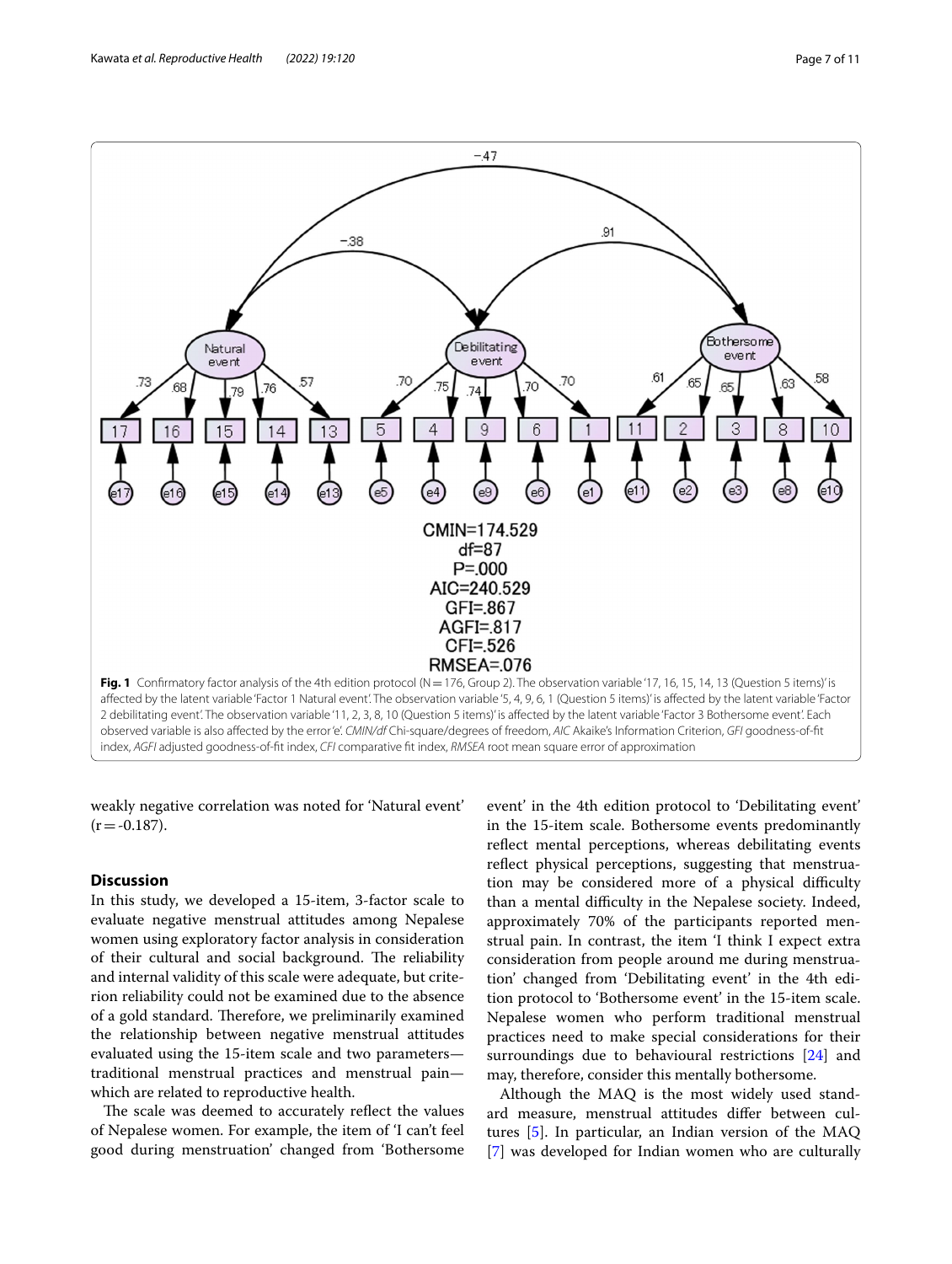<span id="page-7-0"></span>

|  |  |  |  | Table 4 Median comparison with negative menstrual attitudes and traditional menstrual practices (n = 176 in Group 2) |  |  |
|--|--|--|--|----------------------------------------------------------------------------------------------------------------------|--|--|
|--|--|--|--|----------------------------------------------------------------------------------------------------------------------|--|--|

| <b>Traditional menstrual</b>                                                          | <b>Total score</b> | P <sup>a</sup> |                          | <b>Total score</b> | P <sup>a</sup> |                           | Total score P <sup>a</sup> |       |
|---------------------------------------------------------------------------------------|--------------------|----------------|--------------------------|--------------------|----------------|---------------------------|----------------------------|-------|
| practices <sup>a</sup> (n)                                                            | M (IQR)            |                |                          | M (IQR)            |                |                           | M (IQR)                    |       |
| <b>Restriction of living places</b>                                                   |                    |                |                          |                    |                |                           |                            |       |
| Stay in own house                                                                     |                    |                | Go to public spaces      |                    |                | Stay in other's house     |                            |       |
| No $(n = 159)$                                                                        | 41.0(8.0)          | 0.030          | No $(n=31)$              | 41.0(8.0)          | < 0.001        | No $(n=75)$               | 41.0(8.0)                  | 0.462 |
| Yes $(n = 17)$                                                                        | 45.0 (10.0)        |                | Yes ( $n = 145$ )        | 46.0 (10.0)        |                | Yes $(n = 101)$           | 42.0(8.0)                  |       |
| Use a bedroom                                                                         |                    |                | Use a kitchen            |                    |                |                           |                            |       |
| No $(n = 138)$                                                                        | 41.5(7.0)          | 0.388          | No $(n=68)$              | 42.0(9.0)          | 0.631          |                           |                            |       |
| Yes $(n=38)$                                                                          | 41.5(10.0)         |                | Yes $(n = 108)$          | 41.0(8.0)          |                |                           |                            |       |
| <b>Restriction of contact with others</b>                                             |                    |                |                          |                    |                |                           |                            |       |
| Contact with others generally                                                         |                    |                | Contact with male family |                    |                | Attend to male family     |                            |       |
| No $(n = 147)$                                                                        | 41.0(8.0)          | 0.006          | No ( $n = 101$ )         | 42.0(9.0)          | 0.304          | No $(n=88)$               | 42.0 (10.0)                | 0.613 |
| Yes $(n=29)$                                                                          | 45.0(9.0)          |                | Yes $(n = 75)$           | 41.0(8.0)          |                | Yes $(n=88)$              | 41.0(7.0)                  |       |
| <b>Restriction of religious behaviors</b>                                             |                    |                |                          |                    |                |                           |                            |       |
| Go to a temple                                                                        |                    |                | Join religious events    |                    |                | Attend a wedding ceremony |                            |       |
| No $(n=9)$                                                                            | 38.0 (12.0)        | 0.165          | No $(n=7)$               | 38.0 (15.0)        | 0.404          | No ( $n = 85$ )           | 42.0(8.0)                  | 0.122 |
| Yes ( $n = 167$ )                                                                     | 42.0(8.0)          |                | Yes ( $n = 169$ )        | 42.0(8.0)          |                | Yes $(n=91)$              | 41.0(10.0)                 |       |
| $M_{\text{max}}$ and $I_{\text{max}}$ $I_{\text{OD}}$ is the second set in the second |                    |                |                          |                    |                |                           |                            |       |

*M* median, *IQR* interquartile range

<sup>a</sup> Mann-Whitney U test

<span id="page-7-1"></span>**Table 5** Correlation between scores of the 4th edition protocol and menstrual pain intensity (n=176, Group 2)

|                                   | <b>Menstrual attitudes</b> |                |                               |       |                                   |         |                  |                |
|-----------------------------------|----------------------------|----------------|-------------------------------|-------|-----------------------------------|---------|------------------|----------------|
|                                   | <b>Total Score</b>         | Р <sup>а</sup> | Natural event* P <sup>a</sup> |       | Debilitating event P <sup>a</sup> |         | Bothersome event | <sub>D</sub> a |
| Intensity of menstrual pain 0.558 |                            |                | $< 0.001$ $-0.187$            | 0.013 | 0.534                             | < 0.001 | 0.515            | < 0.001        |
|                                   |                            |                |                               |       |                                   |         |                  |                |

\*Reversed item

<sup>a</sup> Spearman's rank correlation coefficient

close to Nepalese; however, the 5-factor structure of the original MAQ did not hold. Therefore, it was necessary to develop a culturally appropriate scale for Nepalese women. The scale developed in this study was designed to be easily understandable with fewer questions and had a 3-factor structure based on the 5-factor structure of the original MAQ, allowing the new questionnaire to be answered by Nepalese women with low literacy levels rooted in the Nepalese culture. A qualitative study using the MAQ questions has also been conducted in Nepal [[18\]](#page-9-17), but even though the research subjects were highly educated women, they had difficulty understanding the content and answering the questions accurately. Thus, we believe that the present results indicate the usefulness of this newly developed scale to measure the negative menstrual attitudes of Nepalese women in consideration of their values.

In this study, 50.8% of participants had a low education level  $\langle$  high school) and were able to answer the 4th edition protocol. Moreover, 40.9% of participants belonged to the higher castes (Brahmin and Chhetri), which was higher than the corresponding percentage in Nepal (28.8%) [[25\]](#page-10-0). Reports have indicated that Nepalese women in the higher castes perform traditional practices more frequently than those in the lower castes [[24,](#page-9-23) [26](#page-10-1)]. As such, we were able to conduct the study considering the literacy of Nepalese women who performed traditional menstrual practices.

As described above, the 15-item scale had several advantages for Nepalese women over other scales. First, the 15-item scale comprised fewer items than the original MAQ [\[3\]](#page-9-2) (15 vs. 35 items) and was easy to answer. Second, the new scale considered the cultural background and literacy of Nepalese women and was easy to understand. Third, it could be applied in reproductive-aged women, whereas the original MAQ was only applicable in university students, and AMAQ [\[12](#page-9-11)] was only applicable in adolescent women.

Moreover, we conducted a confrmatory factor analysis to examine the structure of negative menstrual attitudes among Nepalese women. The P-value of CMIN was <0.05, leading to the rejection of the null hypothesis.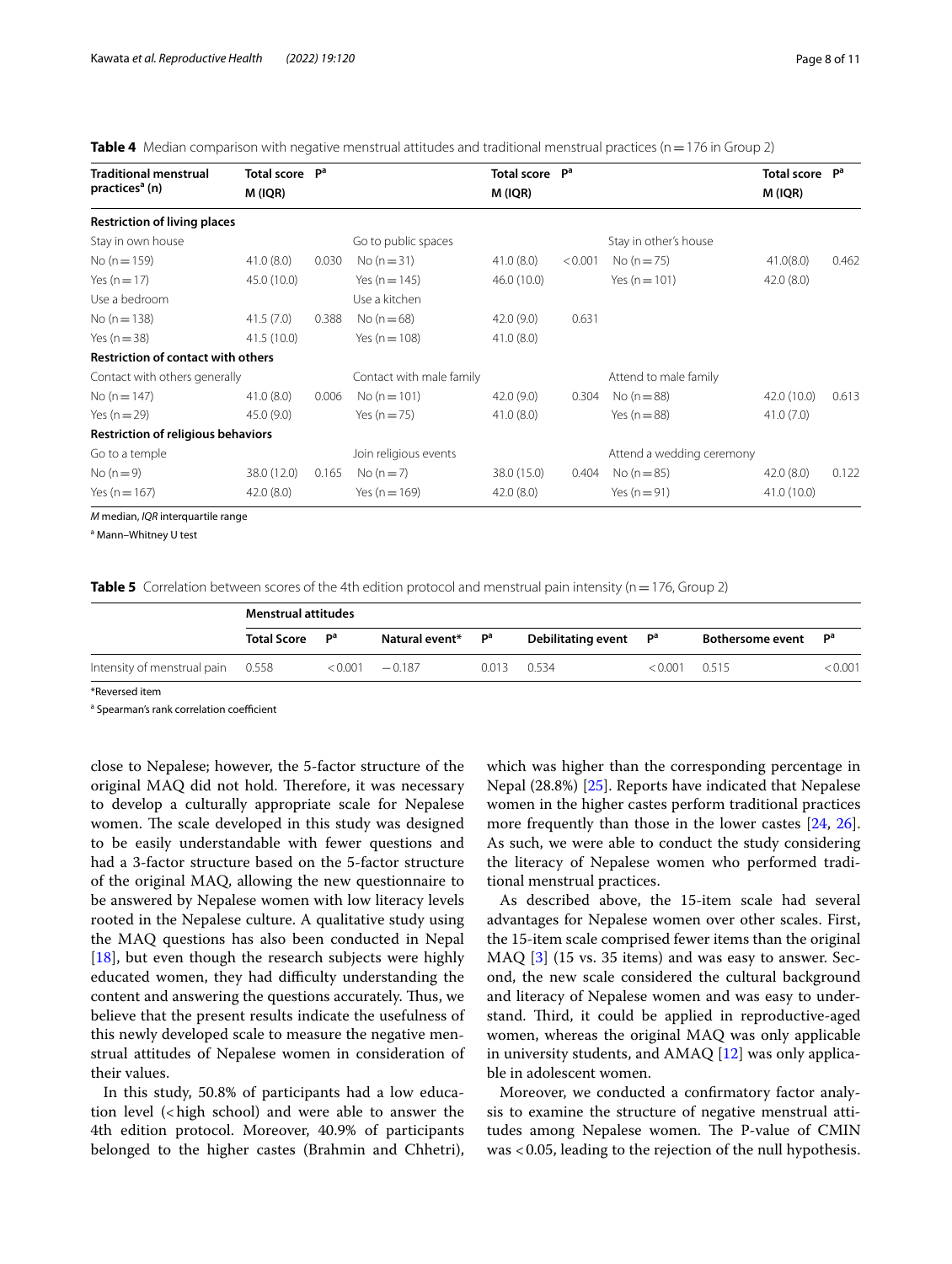Although the CMIN did not exhibit a good ft, this result was dependent on the sample size. Versions of the MAQ in other languages have also reported CMIN with a P-value  $< 0.05$  [\[2](#page-9-1), [11\]](#page-9-10). The GFI (0.867) and AGFI (0.817) were also reported to be close to 0.9, of which the GFI was higher than the AGFI. The CFI was 0.526, which was  $\langle 0.9$ , whereas that of the British model was 0.52 [\[7,](#page-9-6) [11](#page-9-10)]. Additionally, the RMSEA was  $0.076$ , which was  $< 0.1$ . We, therefore, considered that the model goodness-offt indices in this study were within permissible ranges. Confrmatory factor analysis also revealed the 3-factor ('Debilitating event', 'Bothersome event', and 'Natural event') structure of negative menstrual attitudes among Nepalese women. We observed a positive correlation between 'Debilitating event' and 'Bothersome event', whereas 'Natural event' was negatively correlated with other factors. In this regard, 'Natural event' may be an independent factor to the other two factors.

We examined traditional menstrual practices and menstrual pain, which have been associated with negative menstrual attitudes, as these parameters are refective of reproductive health issues among Nepalese women. Scores for three traditional menstrual practices ('stay in own house', 'go to public spaces', and 'contact with others generally') were higher in performers than in nonperformers, suggesting that negative menstrual attitudes evaluated using the 15-item scale highlighted behavioural targets that can reduce the frequency of traditional menstrual practices adversely afecting reproductive health among Nepalese women. In contrast, the frequency of traditional menstrual practices related to religious behaviour was not associated with negative menstrual attitudes. Most Nepalese women believe that they should obey restrictions on religious behaviour and avoid places of worship or religious events during menstruation [\[24](#page-9-23)]. Therefore, these results indicated that traditional menstrual practices related to religious behaviour were not associated with negative menstrual attitudes among Nepalese women.

Furthermore, we observed a signifcantly positive correlation between the total scores of the 15-item scale and the intensity of menstrual pain, which was consistent with the findings of previous reports  $[3-5]$  $[3-5]$ . Among the three subscales, moderately positive correlations with intensity of menstrual pain were observed in the scores of 'Debilitating event' and 'Bothersome event', whereas a weakly negative correlation was observed for the scores of 'Natural event', suggesting that education to improve negative menstrual attitudes may contribute to a reduction in perceived menstrual pain. In this regard, comprehensive evaluation of negative menstrual attitudes among women is essential to promote women's rights to social participation and reproductive health.

## **Limitations**

Despite these fndings, this study had some limitations. The first is a limitation regarding low literacy. In this study, we developed a scale that considered Nepalese culture and low literacy among Nepalese women. However, they needed the help of a research collaborator to understand the scale accurately, which could have caused bias in their responses. In the future, it is necessary to make the scale even easier to understand for Nepalese women and to standardise the assistance methods for research collaborators. The second is a limitation regarding the generalisation of the results. The criterion validity was not examined because no appropriate criterion scale was available. Additionally, we enrolled participants via snowball sampling, and recruitment was performed through community meetings such as the Lions Club meetings in Pokhara (metropolitan area) and mother-group meetings in Damauli (municipal area) during the study period. This resulted in recruitment of an unequal number of participants from two distinct populations; therefore, subject enrolment could be considered biased in this study. In the future, it is necessary to examine the generalizability of the results in a large-scale survey using this scale. Moreover, these large-scale surveys must also consider the differences in the structure of menstrual attitudes based on castes and place of residence. Furthermore, although the scale was developed for women of reproductive age, its applicability in adolescent women is another issue that needs to be addressed in further studies.

## **Conclusions**

This study is the first to evaluate menstrual attitudes and analyse the factorial structure of these attitudes among Nepalese women. The main outcomes of the study were as follows: (1) we developed a 15-item scale to evaluate negative menstrual attitudes among Nepalese women, (2) negative menstrual attitudes among Nepalese women had a 3-factor structure, (3) correlations were observed between the negative menstrual attitudes evaluated using the 15-item scale and the frequencies of certain traditional menstrual practices, as well as intensity of menstrual pain. Our study indicates that the evaluation of negative menstrual attitudes in women may be a key factor in promoting women's rights for social participation and reproductive health. Our analysis also reveals that the 15-item scale may be useful for improving reproductive health among Nepalese women. To more comprehensively examine the relationship between negative menstrual attitudes and reproductive health issues in the future, it will be necessary to conduct large-scale surveys in Nepal using the same 15-item scale.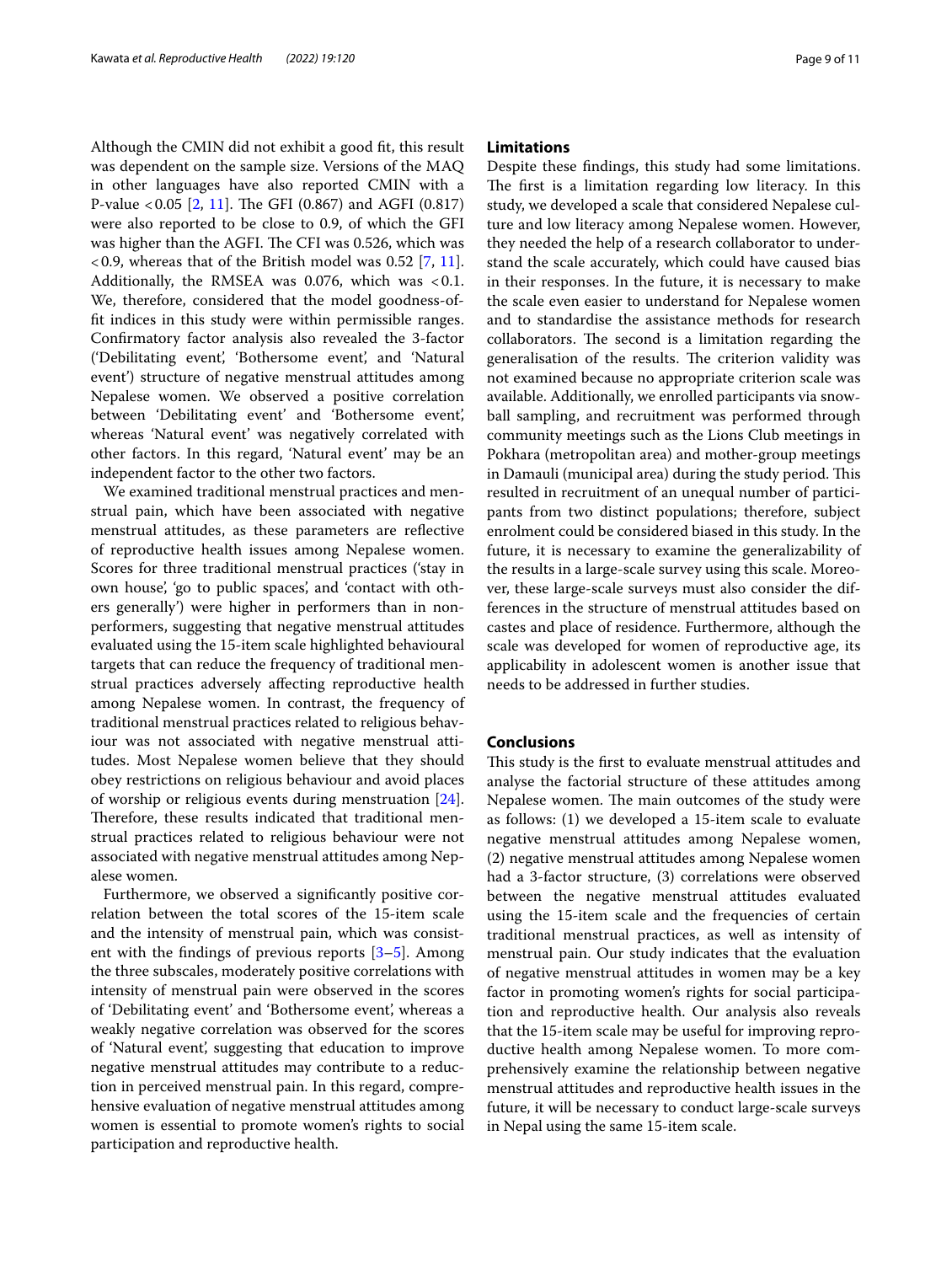#### **Abbreviations**

AGFI: Adjusted goodness-of-ft index; AIC: Akaike's information criterion; AMAQ: Adolescent Menstrual Attitude Questionnaire; CFI: Comparative ft index; CMIN: Chi-square value; GFI: Goodness-of-ft index; JICA: Japan International Cooperation Agency; KMO: Kaiser–Meyer–Olkin; MAQ: Menstrual Attitudes Questionnaire; RMSEA: Root mean square error of approximation.

#### **Acknowledgements**

The authors would like to thank all Nepalese women who agreed to participate in this research. The authors would also like to thank Ms. Shrestha Urmila, Ms. Yoko Thapa Oda, Ms. Sushma Adhikari, Ms. Nirmala Marasini Acharya, and Mr. Sujan Bahadur Adhikari for their assistance.

#### **Author contributions**

RK and KO designed the study and interpreted all the data. RK collected and analysed the data and prepared the frst draft of the manuscript. SKR supervised the preparation of the study proposal, and the work in Nepal, including the questionnaire at study sites of Pokhara and Damauli proposed as and when required or possible. ME and KO critically assessed the manuscript. All authors read and approved the fnal manuscript.

#### **Funding**

No funding was received.

## **Availability of data and materials**

The datasets used in this study are available with the corresponding author on reasonable request.

## **Declarations**

## **Ethics approval and consent to participate**

The study was approved by the Ethics Review Board at the Government of Nepal Health Research Council (Reg. no. 212/2018) and the Research Ethics Committee of Osaka University (Reg. no. 15488-2, Reg. no. 17079-4). In addition, we obtained approval from the District Health Offices in Pokhara and Damauli. All participants were offered a face-to-face explanation regarding the purpose and methods of the study before obtaining their written consent. We did not collect information that could identify individual participants. Questionnaires was strictly kept in a locked storage container, and we stored the data in a USB drive and analysed it as a digitised data with a computer detached from any network. The storage period of data was 5 years from the end of the study or 10 years from publication, whichever was later. After the storage period, questionnaire sheets would be shredded, and data on the USB drive would be erased irreversibly.

#### **Consent for publication**

Not applicable.

#### **Competing interests**

The authors declare that they have no competing interests.

#### **Author details**

<sup>1</sup> Division of Health Science, Graduate School of Medicine, Osaka University, 1-7, Suita, Osaka 565-0871, Japan. <sup>2</sup>Nepal Medical College, Attarkhel, Gokarneswor Municipality-8, Kathmandu, Nepal. <sup>3</sup> Faculty of Global Nursing, Otemae University, 2-1-88, Cyuoku Otemae, Osaka 540-0008, Japan.

## Received: 27 November 2021 Accepted: 10 April 2022 Published online: 16 May 2022

#### **References**

- <span id="page-9-0"></span>1. World Health Organization Task Force on Psychosocial Research in Family Planning, Special Programme of Research, Development and Research, Training in Human Reproduction. A cross-cultural study of menstruation: implications for contraceptive development and use. Stud Fam Plann. 1981;12(1):3–16.
- <span id="page-9-1"></span>2. Firat MZ, Kulakaç O, Oncel S, Akcan A. Menstrual attitude questionnaire: confrmatory and exploratory factor analysis with Turkish samples. J

Adv Nurs. 2009;65(3):652–62. [https://doi.org/10.1111/j.1365-2648.2008.](https://doi.org/10.1111/j.1365-2648.2008.04919.x) [04919.x.](https://doi.org/10.1111/j.1365-2648.2008.04919.x)

- <span id="page-9-2"></span>3. Brooks-Gunn J, Ruble DN. The menstrual attitude questionnaire. Psychosom Med. 1980;42(5):503–12. [https://doi.org/10.1097/00006842-19800](https://doi.org/10.1097/00006842-198009000-00005) [9000-00005.](https://doi.org/10.1097/00006842-198009000-00005)
- <span id="page-9-3"></span>4. Chaturvedi SK, Chandra PS. Sociocultural aspects of menstrual attitudes and premenstrual experiences in India. Soc Sci Med. 1991;32(3):349–51. [https://doi.org/10.1016/0277-9536\(91\)90114-r.](https://doi.org/10.1016/0277-9536(91)90114-r)
- <span id="page-9-4"></span>5. Aşcı Ö, Gökdemir F, Kahyaoğlu Süt H, Payam F. The relationship of premenstrual syndrome symptoms with menstrual attitude and sleep quality in Turkish nursing student. J Caring Sci. 2015;4(3):179–87. [https://](https://doi.org/10.15171/jcs.2015.018) [doi.org/10.15171/jcs.2015.018.](https://doi.org/10.15171/jcs.2015.018)
- <span id="page-9-5"></span>6. Jarrah SS, Kamel AA. Attitudes and practices of school-aged girls towards menstruation. Int J Nurs Pract. 2012;18(3):308–15. [https://doi.org/10.](https://doi.org/10.1111/j.1440-172X.2012.02032.x) [1111/j.1440-172X.2012.02032.x.](https://doi.org/10.1111/j.1440-172X.2012.02032.x)
- <span id="page-9-6"></span>7. Bramwell RS, Biswas EL, Anderson C. Using the menstrual attitude questionnaire with a British and Indian sample. J Reprod Infant Psychol. 2002;20(3):159–70.
- <span id="page-9-7"></span>8. Lu ZJ. The relationship between menstrual attitudes and menstrual symptoms among Taiwanese women. J Adv Nurs. 2001;33(5):621–8. [https://doi.org/10.1046/j.1365-2648.2001.01705.x.](https://doi.org/10.1046/j.1365-2648.2001.01705.x)
- <span id="page-9-8"></span>9. Yoko N, Junko K. Comparative research on menstrual experience and psychological and sociocultural infuential factors between Japan and Egypt. 1. Menstrual experience. Jpn J Matern Health. 1995;36(1):5–13 (**in Japanese**).
- <span id="page-9-9"></span>10. Strauss B, Appelt H, Lange C. Deutsche Neukonstruktion und Validierung des "menstrual attitude questionnaire" [German reconstruction and validation of the menstrual attitude questionnaire]. Psychother Psychosom Med Psychol. 1987;37(5):175–82.
- <span id="page-9-10"></span>11. Bargiota SI, Bonotis K, Garyfallos G, Messinis IE, Angelopoulos NV. The psychometric properties of menstrual attitude questionnaire: a validity study in Greek women. Int J Innov Res Sci Eng Technol. 2016;2(5):1754–65. [https://doi.org/10.15680/IJIRSET.2016.0502109.](https://doi.org/10.15680/IJIRSET.2016.0502109)
- <span id="page-9-11"></span>12. Morse JM, Kieren D, Bottorff J. The adolescent menstrual attitude questionnaire, Part I: scale construction. Health Care Women Int. 1993;14(1):39–62.<https://doi.org/10.1080/07399339309516025>.
- <span id="page-9-12"></span>13. Akimi H, Sachiko Y, Kayoko K, Mariko S, Keiko Y. Woman's view of menstruation by diferent age groups. Adolescentol. 1987;5(4):556–61 (**in Japanese**).
- <span id="page-9-13"></span>14. Ranabhat C, Kim CB, Choi EH, Aryal A, Park MB, Doh YA. Chhaupadi culture and reproductive health of women in Nepal. Asia Pac J Public Health. 2015;27(7):785–95. <https://doi.org/10.1177/1010539515602743>.
- <span id="page-9-14"></span>15. Sapkota D, Sharma D, Pokharel HP, Budhathoki SS, Khanal VK. Knowledge and practices regarding menstruation among school going adolescents of rural Nepal. J Kathmandu Med Coll. 2014;2(3):122–8. [https://doi.org/10.](https://doi.org/10.3126/jkmc.v2i3.9962) [3126/jkmc.v2i3.9962.](https://doi.org/10.3126/jkmc.v2i3.9962)
- <span id="page-9-15"></span>16. Amatya P, Ghimire S, Callahan KE, Baral BK, Poudel KC. Practice and lived experience of menstrual exiles (Chhaupadi) among adolescent girls in far-western Nepal. PLoS ONE. 2018;13(12): e0208260. [https://doi.org/10.](https://doi.org/10.1371/journal.pone.0208260) [1371/journal.pone.0208260.](https://doi.org/10.1371/journal.pone.0208260)
- <span id="page-9-16"></span>17. Sharma S, Deuja S, Saha CG. Menstrual pattern among adolescent girls of Pokhara Valley: a cross sectional study. BMC Womens Health. 2016;16(1):74.<https://doi.org/10.1186/s12905-016-0354-y>.
- <span id="page-9-17"></span>18. Crawford M, Menger LM, Kaufman MR. 'This is a natural process': managing menstrual stigma in Nepal. Cult Health Sex. 2014;16(4):426–39. <https://doi.org/10.1080/13691058.2014.887147>.
- <span id="page-9-18"></span>19. Municipal Association of Nepal (MUAN). Municipality profles. 2020. [https://muannepal.org.np/municipality-profles/](https://muannepal.org.np/municipality-profiles/). Accessed 9 Jan 2022.
- <span id="page-9-19"></span>20. Central Bureau of Statistics Nepal. 2011 Nepal census. 2021. [https://cbs.](https://cbs.gov.np/) [gov.np/.](https://cbs.gov.np/) Accessed 9 Jan 2022.
- <span id="page-9-20"></span>21. Kadariya S, Aro AR. Chhaupadi practice in Nepal—analysis of ethical aspects. Medicoleg Bioeth. 2015;5:53–8. [https://doi.org/10.2147/MB.](https://doi.org/10.2147/MB.S83825) [S83825.](https://doi.org/10.2147/MB.S83825)
- <span id="page-9-21"></span>22. Ito Y. "Abolition of chhaupadi pratha": Nepalese women's struggle between tradition and law. J Bunkyo Gakuin Univ Dept Foreign Lang Bunkyo Gakuin Coll. 2010;10:105–26 (**in Japanese**).
- <span id="page-9-22"></span>23. Hair JF, Ringle CM, Sarstedt M. PLS-SEM: indeed a silver bullet. J Mark Theory Pract. 2011;19(2):139–52.
- <span id="page-9-23"></span>24. Mukherjee A, Lama M, Khakurel U, Jha AN, Ajose F, Acharya S, et al. Perception and practices of menstruation restrictions among urban